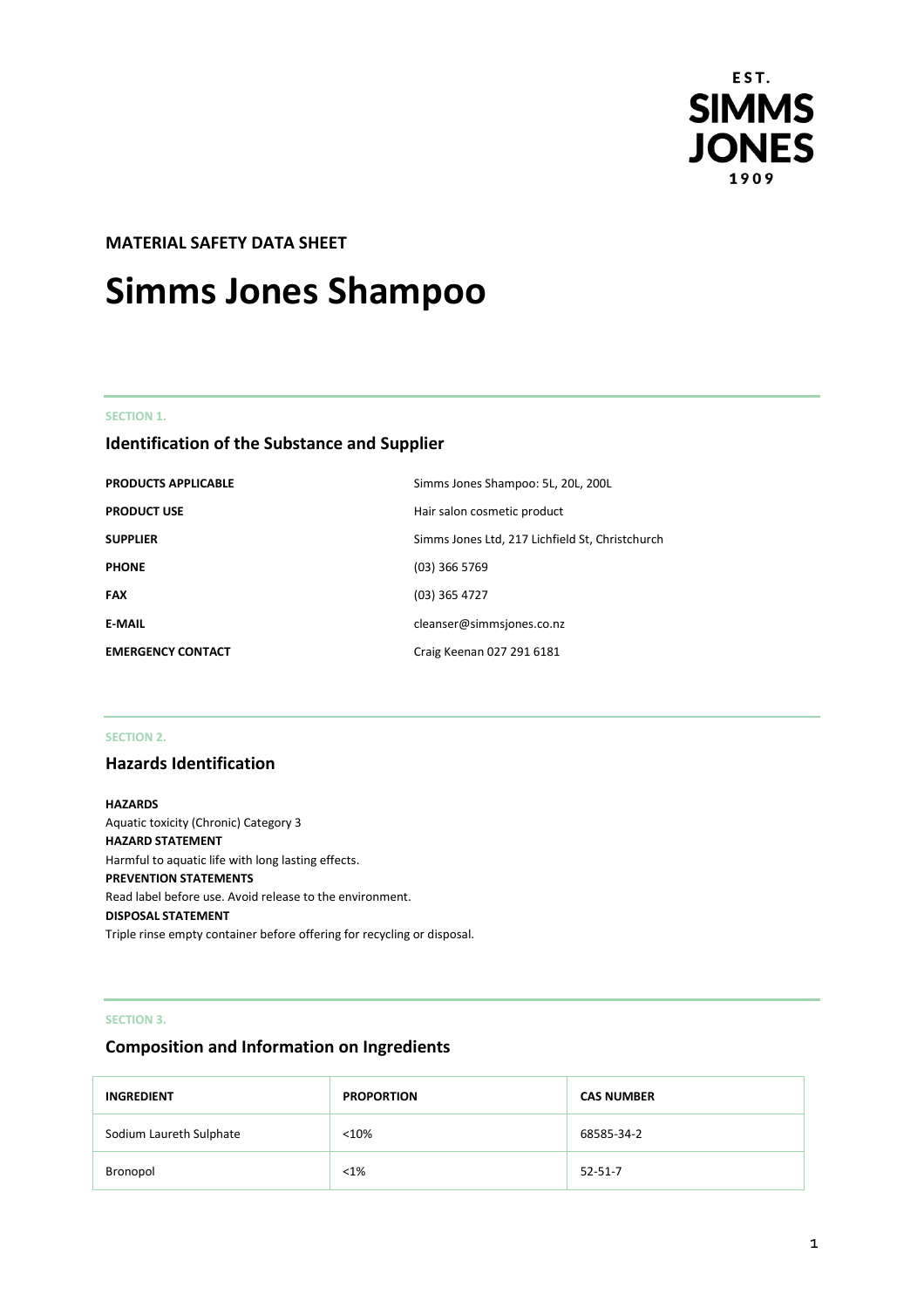# **SECTION 4.**

# **First Aid Measures**

**IF IN EYES:** Rinse cautiously with water for several minutes. Remove contact lenses, if present and easy to do. Continue rinsing.

**IF SWALLOWED:** Rinse mouth and drink plenty of water. Do not induce vomiting. Call a doctor immediately.

#### **SECTION 5.**

# **Fire-Fighting Measures**

| <b>EXTINGUISHING MEDIA</b>      | Foam, $CO2$ , dry chemical, or water fog            |
|---------------------------------|-----------------------------------------------------|
| <b>COMBUSTION PRODUCTS</b>      | Bromine compounds and oxides of carbon and nitrogen |
| <b>FIRE-FIGHTING PROCEDURES</b> | Normal fire-fighting procedures may be used         |

#### **SECTION 6.**

# **Accidental Release Measures**

| <b>EMERGENCY PROCEDURES</b>      | No special procedures required                                                                   |
|----------------------------------|--------------------------------------------------------------------------------------------------|
| <b>ENVIRONMENTAL PRECAUTIONS</b> | Avoid release to the environment                                                                 |
| <b>SPILL CONTROL</b>             | Collect leaking liquid in sealable containers and<br>wash contaminated area with plenty of water |

#### **SECTION 7.**

| <b>Handling and Storage</b> |                                |
|-----------------------------|--------------------------------|
| <b>HANDLING PRECAUTIONS</b> | None required                  |
| <b>STORAGE</b>              | Keep out of reach of children. |

#### **SECTION 8.**

# **Exposure Controls/Personal Protection**

**EXPOSURE LIMITS** 8 h TWA = 1314 mg/m<sup>3</sup> **ENGINEERING CONTROLS** None required **RESPIRATORY PROTECTION** None required **PROTECTIVE GLOVES** None required **EYE PROTECTION** None required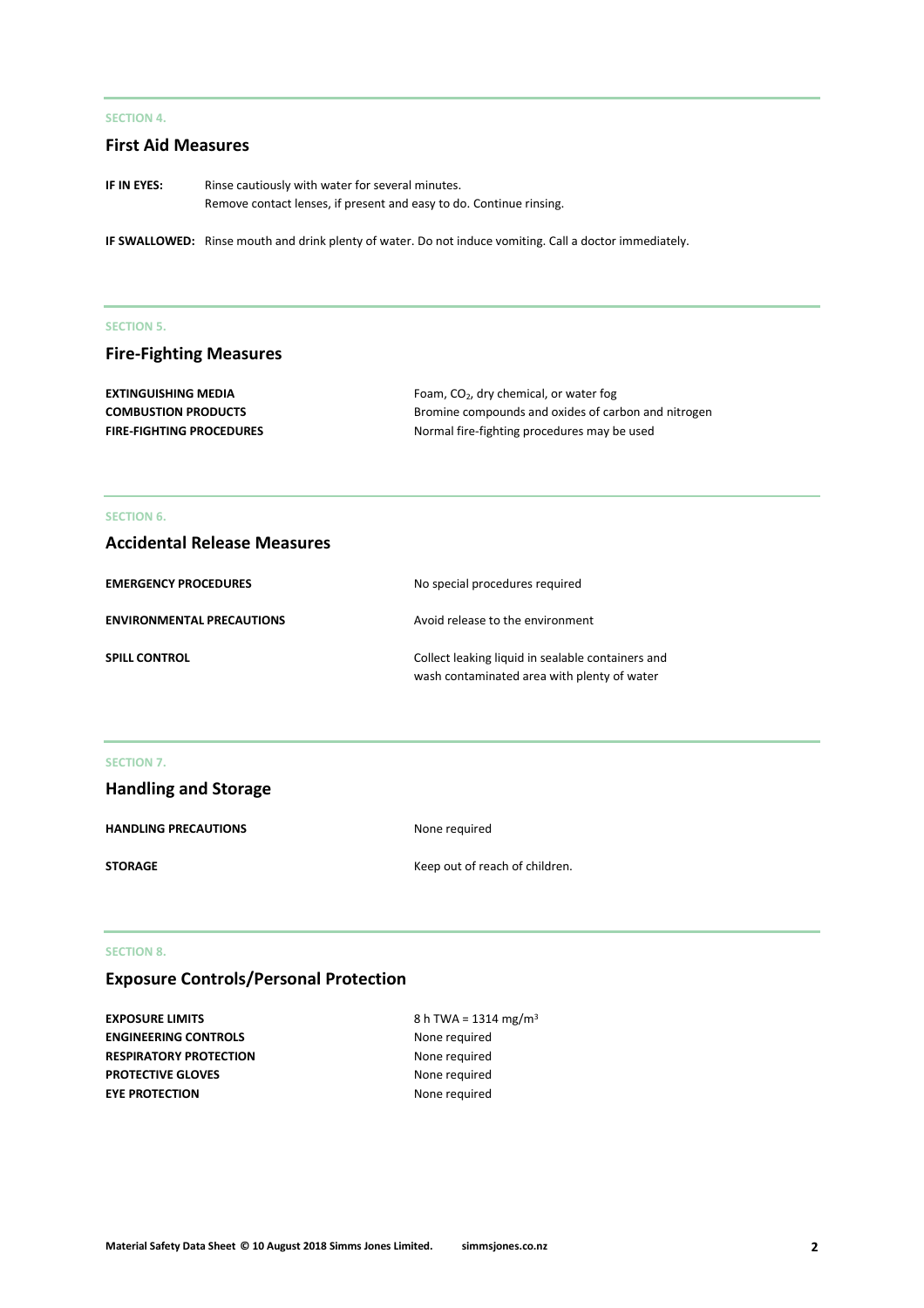# **SECTION 9.**

# **Physical and Chemical Properties**

- **APPEARANCE** Thick pink pearlised liquid **ODOUR** Floral odour **ODOUR THRESHOLD** Not Available **pH** 6-7 **MELTING POINT/FREEZING POINT**  $\leq 0$ **<sup>o</sup>C INITIAL BOILING POINT** >100ºC **FLASH POINT** Not Flammable **FLAMMABILITY** Not Flammable **FLAMMABILITY OR EXPLOSIVE LIMITS** Not Flammable **VAPOUR PRESSURE** Not Determined **VAPOUR DENSITY** Not Determined **RELATIVE DENSITY** 1.03 **SOLUBILITY** Completely miscible with water **PARTITION CO-EFFICIENT: n-OCTANOL/WATER** Not Determined **AUTO-IGNITION TEMPERATURE** Not Applicable **DECOMPOSITION TEMPERATURE** 90°C KINEMATIC VISCOSITY **Not Determined**
- 

# **SECTION 10.**

# **Stability and Reactivity**

**STORAGE CONDITIONS** No special conditions required **INCOMPATIBLE SUBSTANCES** None known **HAZARDOUS DECOMPOSITION PRODUCTS** None known

**REACTIVITY Not reactive with other chemicals or cleaners Not reactive with other chemicals or cleaners** 

# **SECTION 11.**

# **Toxicological Information**

**ACUTE TOXICITY** ACUTE **TOXICITY** ACUTE **NO** acute effects **SERIOUS EYE DAMAGE/IRRITATION** Causes serious eye irritation **RESPIRATORY OR SKIN SENSITISATION** May cause skin sensitisation GERM CELL MUTAGENICITY No data available **CARCINOGENICITY** Not carcinogenic **REPRODUCTIVE TOXICITY No reproductive toxicity SPECIFIC TARGET ORGAN TOXICITY -SINGLE EXPOSURE** No specific organ toxicity **-REPEATED EXPOSURE** No specific organ toxicity **ASPIRATION HAZARD** No aspiration hazard

**SKIN CORROSION/IRRITATION** Causes skin irritation. May cause an allergic skin reaction.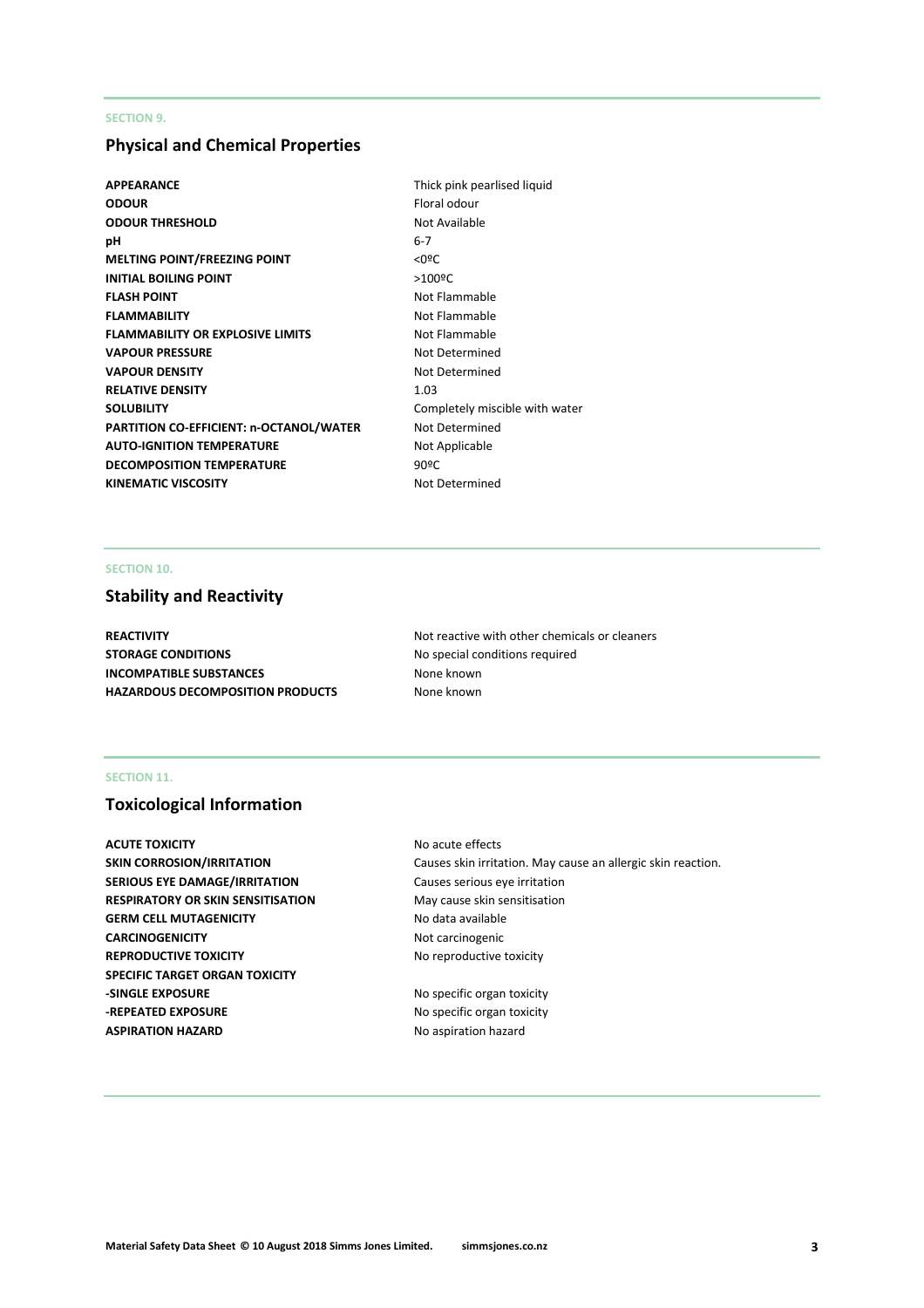# **SECTION 12.**

# **Ecological Information**

#### **SODIUM LAURETH SULPHATE**

#### **ECOTOXICITY**

STUDY: Ceriodaphnia dubia (Water flea), 48 h, EC<sub>50</sub> **VALUE:** 3.43 mg/L **SOURCE:** Warne, M.S.T., and A.D. Schifko (1999). Toxicity of Laundry Detergent Components to a Freshwater Cladoceran and Their Contribution to Detergent Toxicity. Ecotoxicology and Environmental Safety 44(2):196-206. [ECOTOX]

| <b>BIODEGRADABILITY</b>          |
|----------------------------------|
| <b>BIOACCUMULATIVE POTENTIAL</b> |
| <b>MOBILITY IN SOIL</b>          |

**Rapidly Degradable Not Bioaccumulative Not Determined** 

#### **BRONOPOL**

#### **ECOTOXICITY**

**STUDY:** Rainbow trout, 96 h, LC<sub>50</sub> **VALUE:** 20 mg/L

**SOURCE:** Ref No: 344. Office of Pesticide Programs (2000) Pesticide Ecotoxicity Database (Formerly: Environmental Effects Database (EEDB)). Environmental Fate and Effects Division, USEPA, Washington, D.C. [ECOTOX]

#### **ACUTE**

**STUDY:** Opossum shrimp (Mysid), 48 h, EC<sub>50</sub> **VALUE:** 1.6 mg/L **SOURCE:** USEPA Office of Prevention, Pesticides, and Toxic Substances Database

#### **CHRONIC**

**STUDY:** Water flea (Daphnia), NOEL **VALUE:** 0.56 mg/L **SOURCE:** USEPA Agency Office of Prevention, Pesticides, and Toxic Substances Database

**BIODEGRADABILITY** Rapidly Degradable **BIOACCUMULATIVE POTENTIAL** Not Bioaccumulative **MOBILITY IN SOIL** MOBILITY IN SOIL

#### **SECTION 13.**

# **Disposal Considerations**

**DISPOSAL** DISPOSAL DISPOSAL DISPOSAL Triple rinse empty container before offering for recycling or disposal.

#### **SECTION 14.**

# **Transportation Information**

**UN NUMBER** Not Hazardous for transport **SHIPPING NAME** Shampoo **DANGEROUS GOODS CLASS** Not Hazardous for transport **UN PACKING GROUP** Not Hazardous for transport

**ENVIRONMENTAL HAZARDS Harmful to aquatic life with long lasting effects SPECIAL PRECAUTIONS** No special precautions required